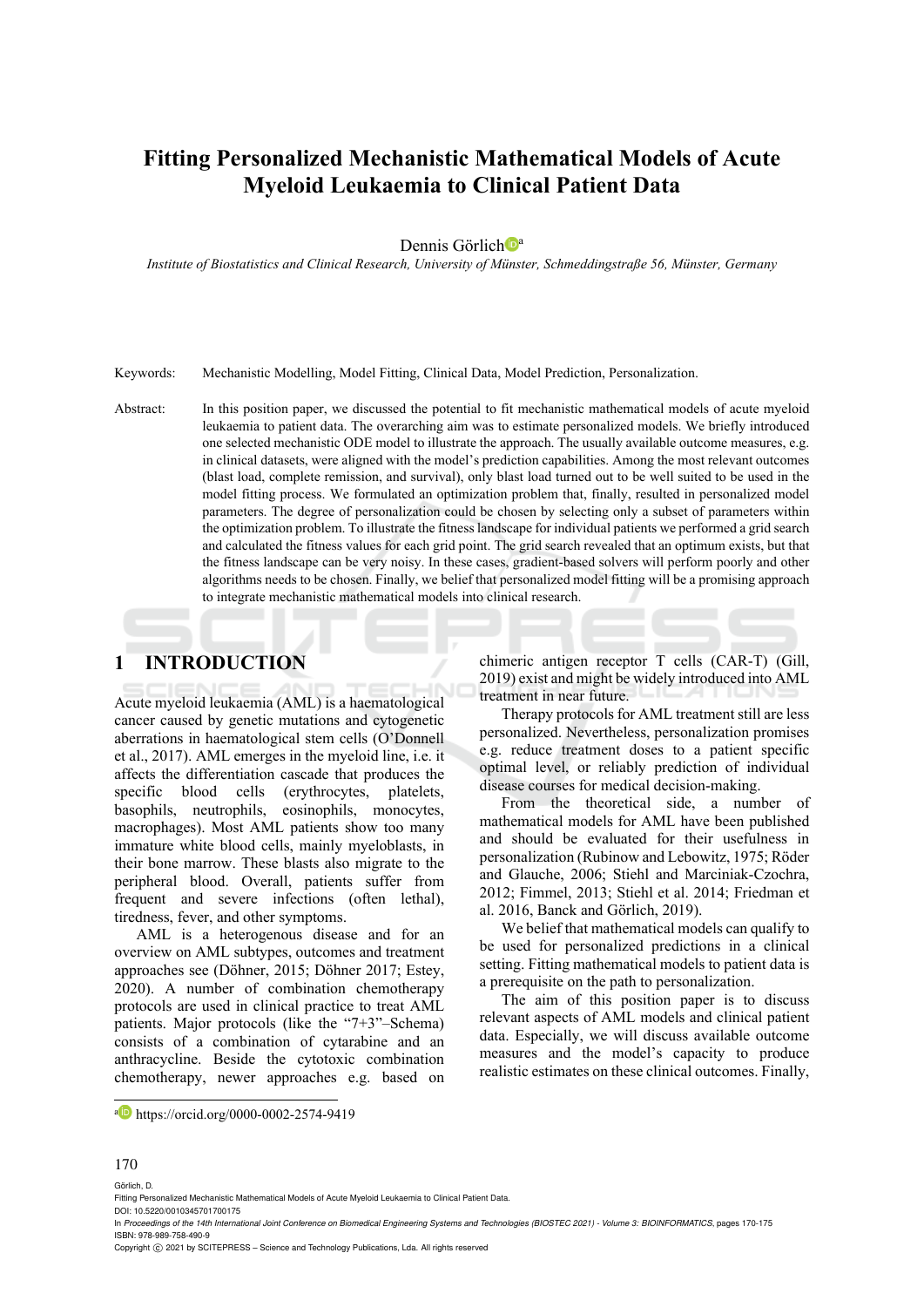an optimization problem will be set up which can be applied to fit personalized mechanistic models to patient data. First results from a grid search will be presented.

### **2 THE AML MODEL**

We here briefly introduce the mathematical AML model as published in (Görlich and Banck, 2019). The model was based on the Stiehl model (Stiehl et al., 2014) and extended by a treatment mechanism. Many aspects discussed here and later in the paper can be applied to other published AML models.

The AML model is a system of four ordinary differential equations (ODE). Two equations (dC1/dt; dC2/dt) describe the healthy haematopoiesis while the other two equations (dL1/dt; dL2/dt) describe the leukaemic compartments. Please see Görlich and Banck (2019) for the exact mathematical model.

In the following, the focus lies mainly on the model parametrization. In particular, the model catches the stem cell's proliferation rate (*p*) and a selfrenewal rate (*a*). While the proliferation rate describes the kinetics of cell growth and division, the self-renewal rate describes the production of stem cells, capable of replacing itself. Additionally, a density term parameterizes the bone marrow's capability to hold stem cells. Finally, two parameters  $(k_{cyt}, k_{anthra})$  control the treatment efficacy/resistance of two main cytotoxic chemotherapy components (cytarabine, anthracycline). The "differentiated" compartments C2 and L2 do not proliferate anymore and, additionally, contain an apoptosis term (*d*).

Healthy haematopoiesis was calibrated to a typical human body (Stiehl et al., 2014). The leukaemic compartments have a different set of parameter values to respect the major changes in cellular behaviour due to the carcinogenic mutations within the stem cells. Model analysis (Görlich and Banck, 2019) showed that for the leukaemic system larger self-renewal and/or larger proliferation rates lead to the emergence of a persisting leukaemia in the human body. It is unclear which combinations of the parameter values are present in actual patients.

## **3 ASPECTS OF PERSONALIZATION**

Mathematical and statistical models are generated to explain real world phenomena for a whole (sub-)

group of patients. Thus, these models usually represent an "averaged" view onto these phenomena. Personalized predictions calculated from "average" models can work, but also may perform poorly for e.g. rare patient characteristics that might have been under-represented during model fitting.

For the AML model, an important assumption is that the basic mechanisms are also valid for a single patient. The model then can be directly used in a personalized setting. This assumption is reasonable, since the mathematical form of the kinetics was developed from the *in-vivo* mechanisms.

The "average" model's interpretation is caused by the calibration of the model parameters. The crucial point, to introduce personalized model fitting and prediction, thus, is the individual calibration of the model to a single patient. Each patient should contain his or her own set of parameter values.

Personalization via the model parametrization can be done on different levels of detail. Full personalization uses all model parameters. Healthy haematopoiesis parameters, bone marrow capacity, apoptosis, and treatment susceptibility parameters can be considered as functions of general patient characteristics. Although, the biological relationship between age, gender, height, weight, sex, general health status, chronic diseases, genetic mutations, and biological variation on the parameters of the healthy haematopoiesis is unclear.

Furthermore, the parameters for the leukaemia system are likely influenced by the leukaemic stem cell's genetic setup. The occurrence of mutations leading to leukaemic behaviour may act in two fashions: (H1) a gradual modification of the healthy parameter set is introduced, comparable to a more or less homogenous proportionality parameter here. (H2) A discrete, complete change of parameters might occur. While the first mechanism (H1) suggests that, the leukaemia shifts the stem cell's behaviour to an unfavourable region of the parameter space, but stays in the neighbourhood of the healthy system, the second hypothesis (H2) allows for jumps in the parameter space, i.e. also, large steps might be possible leading very clinically severe parameter combinations. In addition, the healthy haematopoiesis is less relevant for the leukaemia's behaviour in H2 compared to H1. Current hypotheses about clonal haematopoiesis in leukaemia (Hartmann and Metzeler, 2019) are consistent with both hypotheses. Under H1, each relevant mutation shifts the system to a more severe leukaemic state, while under H2 each hit jumps through the parameter space.

Finally, personalization can now be introduce by estimating patient-specific model parameters. Depending on the selected subset of parameters, the level of personalization is determined. Different levels occur if (i) healthy haematopoiesis and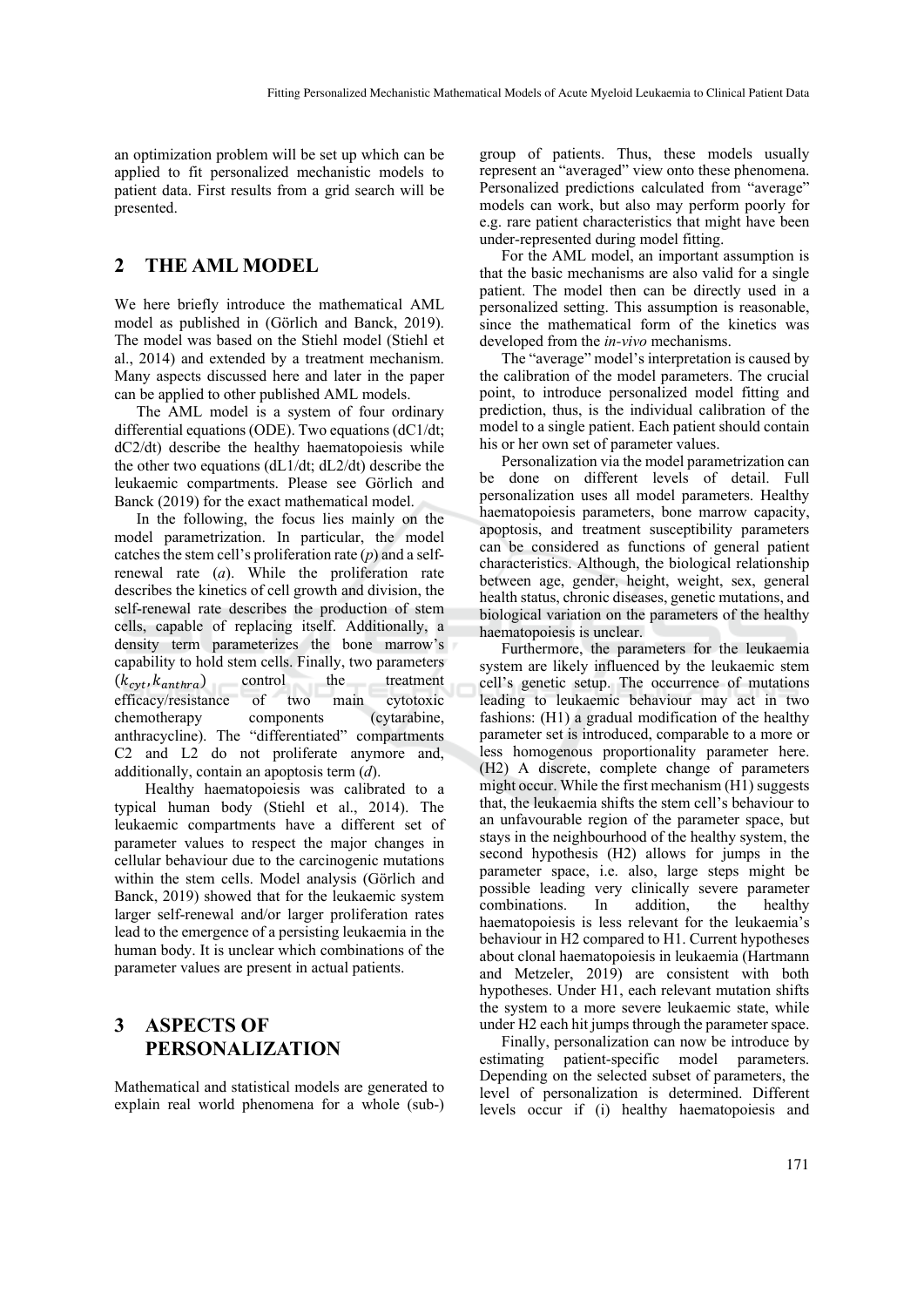leukaemic compartment parameters are personalized; or (ii) only leukaemic compartment parameters are personalized. A third aspect (iii) here is the estimation of personalized treatment parameters. Considering the three subgroups of parameters (healthy, leukaemic, treatment) eight scenarios with different interpretations emerge. A full personalization can only be reached when parameters from all three subgroups are estimated in a personalized way. Leaving one or two parameter subgroups at the population parameter values changes the parameter values changes the interpretation of the resulting predictions.

## **4 ALIGNING MODEL OUTCOMES WITH CLINICAL DATA**

To be able to fit the AML model to patient data an analysis of, on the one hand, the availability of relevant clinical patient (outcome) data is necessary. On the other hand, the mechanistic model, due to the introduced abstraction, needs to be capable to predict these selected aspects of AML in a sufficiently detailed manner.

### **4.1 Typical Variables Collected in Clinical AML Datasets**

Data, which is e.g. regularly collected within clinical research about AML can be structured into four domains: (i) patient characteristics at diagnosis/baseline; (ii) leukaemia characteristics (molecular genetics, cytogenetics) and blood laboratory; (iii) treatment related information (schemata, dose); and (iv) outcomes (blast load, complete remission, blood laboratory, survival). With respect to identify a suitable set of clinical variable to estimate model parameters, we will focus onto outcome data here.

In the following, the clinical definitions of major patient outcomes are briefly summarized.

#### *Blast load*

Patients typically undergo blood laboratory analysis and bone marrow (BM) aspirations. Peripheral blood (pB) can be analysed more often than BM samples, since the latter need an invasive biopsy of the bones, to be collected. Nevertheless, the BM samples are the more reliable source to judge a patient's leukaemic load more accurately (Percival et al. 2017). Blast load is defined as percentage of blast cells in the collected sample, either pB or BM.

#### *Survival*

Patient survival is one of the main outcomes in oncological clinical research. It can be observed directly and plays a major role within therapy optimization trials.

#### *Complete remission*

Complete remission (CR) is the favourable situation that leukaemic cells are sufficiently eradiated from the patient's body. CR is the primary aim of any curative AML treatment approach. To identify a CR a number of clinical requirements needs to be met (Döhner et al.,  $2017$ )) : (i) Bone marrow blasts <5%; (ii) absence of circulating blasts and blasts with Auer rods; (iii) absence of extramedullary disease; (iv) ANC  $\geq$ 1.0 × 10<sup>9</sup>/L (1000/ $\mu$ L); (v) platelet count  $\geq$ 100  $\times$  10<sup>9</sup>/L (100 000/µL). More response categories, like CR(MRD-), CRi, or partial remission (PR), can be reached, representing other system states.

### **4.2 Predictability of Clinical Outcomes within the Mechanistic Model**

The mechanistic model, as described in section 2, aggregates a rather complex biological system into a system of only four ODEs. To be able to explain a real world system, the mathematical model needs to be able to assign model outcomes to entities observable in the real world.

The system's four state variables can be directly interpreted as coarse-grained compartments in the differentiation cascades. Thus, there should be a direct relation between model predictions (i.e. the ODE model's solution over time) and the observed cell number in a patient. In the following, four main outcome measures, regularly documented in clinical trials (cp 4.1.4), will be discussed.

#### **4.2.1 Predicting Blast Load**

Blast load is a direct measurement of a cellular quantity. It thus can be directly related to the respective modelled compartments.

Both leukaemic compartments (L1, L2) can be interpreted to represent blasts cells. Blast load (in percent) can then be computed as relative proportion of leukaemic cells in all bone marrow cells, i.e. the sum of the leukaemic compartments plus the BM compartment of the healthy haematopoiesis (L1,L2,C1).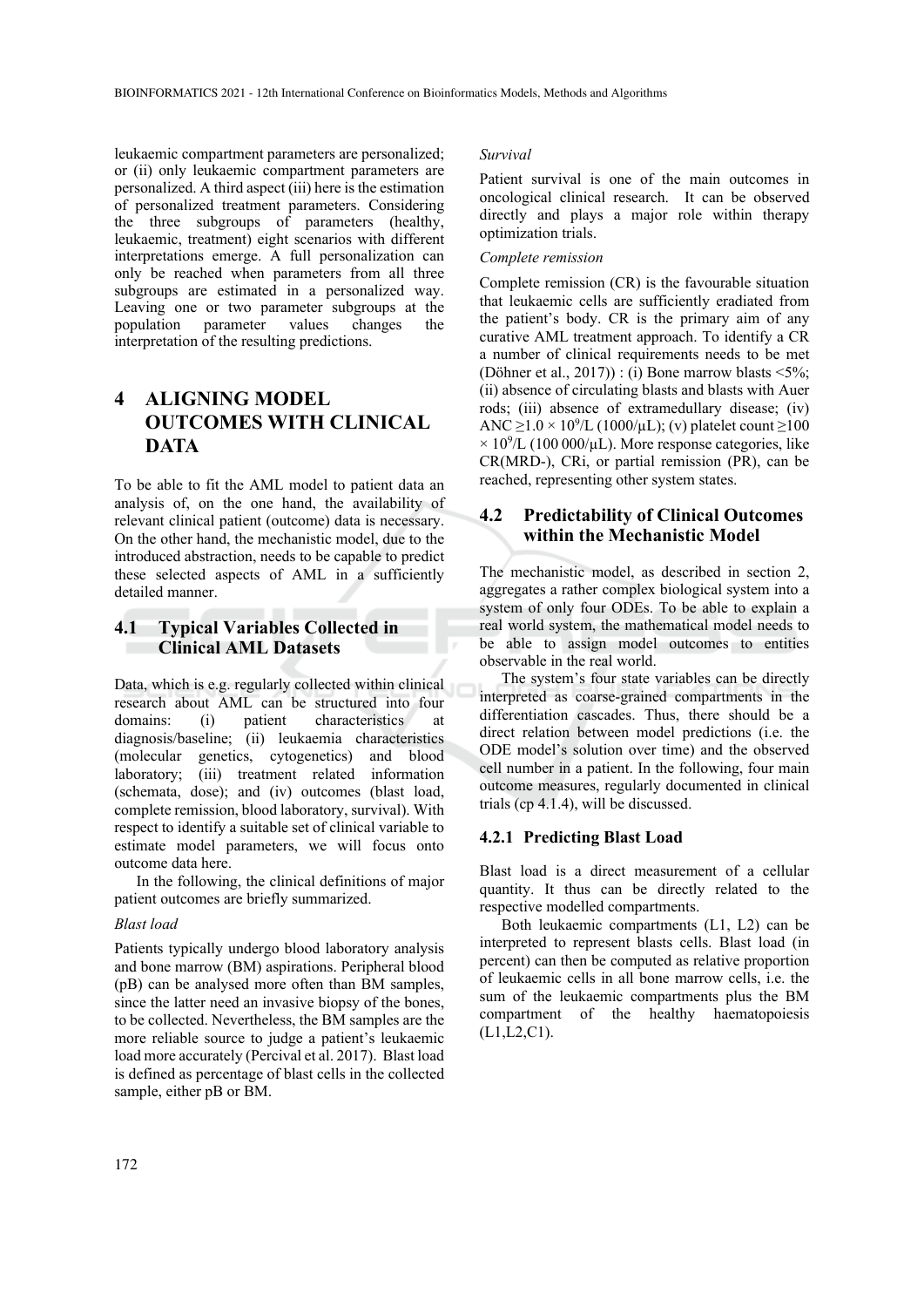#### **4.2.2 Predicting Complete Remission**

The definition of CR (4.1) shows a clear problem, here. Some criteria, necessary to determine a CR, are not represented nor predictable by the model, e.g. extramedullary disease, ANC, or platelet count. Thus, for a clinically comparable prediction of CR, our model is not well suited. Reasons for this, are for example that for these criteria a concise mechanistic understanding how to include these terms is lacking.

To produce clinical valid predictions model's, models should allow for an as perfect alignment to clinical reality as possible and CR should not be used here.

#### **4.2.3 Predicting Survival**

Similarly, survival is hard to predict from dynamic models. The only possibility to predict survival is to define a set of system states to be interpreted as "patient death". E.g. a situation where the healthy haematopoiesis is completed eradicated by the leukaemic cells. Of course, this might be still a severe, but manageable situation, if the patient is hospitalized. Thus, this surrogate definition only partly covers clinical reality. Calibrating mechanistic models to accurately predict patient death would be a strong advantage, since it opens the possibility to access clinical survival data.

#### **4.2.4 Predicting Relapse**

Prediction of relapse can be realized by identifying a system state where blast load rises again, after a CR was reached. Relapse occurs when leukaemic cells remain in the patient after chemotherapy. These cells can still reproduced and overtake the bone marrow, again, after some time. To simulate relapse a mechanistic model, thus, needs to be able to reach a CR state with a residual disease. A prerequisite for relapse is a CR and since CR cannot be predicted in a sufficient level of detail compared to the clinically defined criteria, relapse prediction will be not completely reliable.

## **5 FORMULATION OF THE OPTIMIZATION PROBLEM**

Summarizing the considerations from 4.2.1 to 4.2.4 the only remaining, reliable variable is blast load (or percentage). It is a variable that is frequently observed in patients and blast load can be directly calculated from the system state at each point of time. Although,

the model is abstract and course-grained, the level of detail should be sufficient to produce a valid blast load estimation. All other outcomes would be more interesting from a clinical point of view, but cannot be reproduced from the model with sufficient detail and validity. Thus, blast load will be used as main observable to link model prediction with patient data.

In the following section, an optimization problem for fitting the AML model to clinical data is proposed. At first, a dataset  $D$  of individual patient data is

defined as  $\mathbb{D} = \{ d_i \mid i = 1, ..., N \},$  (1)

with

TECHNO

$$
d_i = \{(t_{i,1}, b_{i,1}), \dots, (t_{i,\tau_i}, b_{i,\tau_i})\}
$$
(2)

as a set of ordered tuples  $(\mathrm{t_{i,j,b}}_{i,j})$ . Each tuple  $(\mathrm{t_{i,j,b}}_{i,j})$ represents the blast load  $b_{i,j}$  of patient *i* at time  $t_{i,j}$ . Each patient can have 1 to  $\tau_i$  assessments. This formulation allows that different patients had their blast assessment at different time points  $t_{i,j}$  and that the number of assessments  $\tau_i$  may be different between patients.

Predicted blast load at time  $t_{i,j}$  is denoted as

$$
B_i\left(\mathcal{M}(\beta_i; t_{i,j})\right) with\n\beta_i = \left(p_i^c, a_i^c, p_i^l, a_i^l, k_i^{cyt}, k_i^{anthra}\right).
$$
\n(3)

 $\beta_i$  is the personalized vector of model parameters.

Given a data set  $\mathbb D$  and the model  $\mathcal M$  the goodness-of-fit measure  $\mathcal{F}_i(d_i, \mathcal{M}, \beta_i)$  assesses the model with respect to the patient's observations  $d_i$ with parametrization  $\beta_i$ . Goodness-of-fit  $\mathcal{F}_i$  is defined as

$$
\mathcal{F}_i(d_i,\mathcal{M},\beta_i)=c\cdot\sum_j \left(b_{i,j}-B_i\left(\mathcal{M}(\beta_i;t_{i,j})\right)\right)^2\tag{4}
$$

over all  $j \in \{1, ..., \tau_i\}$  time points of patient i.

The factor c is introduced to shift the fitness measure to a range of values that are beneficial for the optimization procedure. The solution of the optimization problem is a vector of optimal model parameters  $\beta_i^*$ , which minimize

$$
\beta_i^* = argmin_{\beta_i} \left( \mathcal{F}_i(d_i, \mathcal{M}, \beta_i) \right) \tag{5}
$$

One optimization problem per patient needs to be solved.

Due to the structure of the ODE system a closed solution to this optimization problem cannot be given.

The model was explicitly solved for each parameter vector in a grid search approach. The grid was defined by a selection of four relevant model parameters, i.e.  $p_i^l, a_i^l, k_i^{cyt}, k_i^{anthra}$ . Table 1 shows the applied grid step sizes.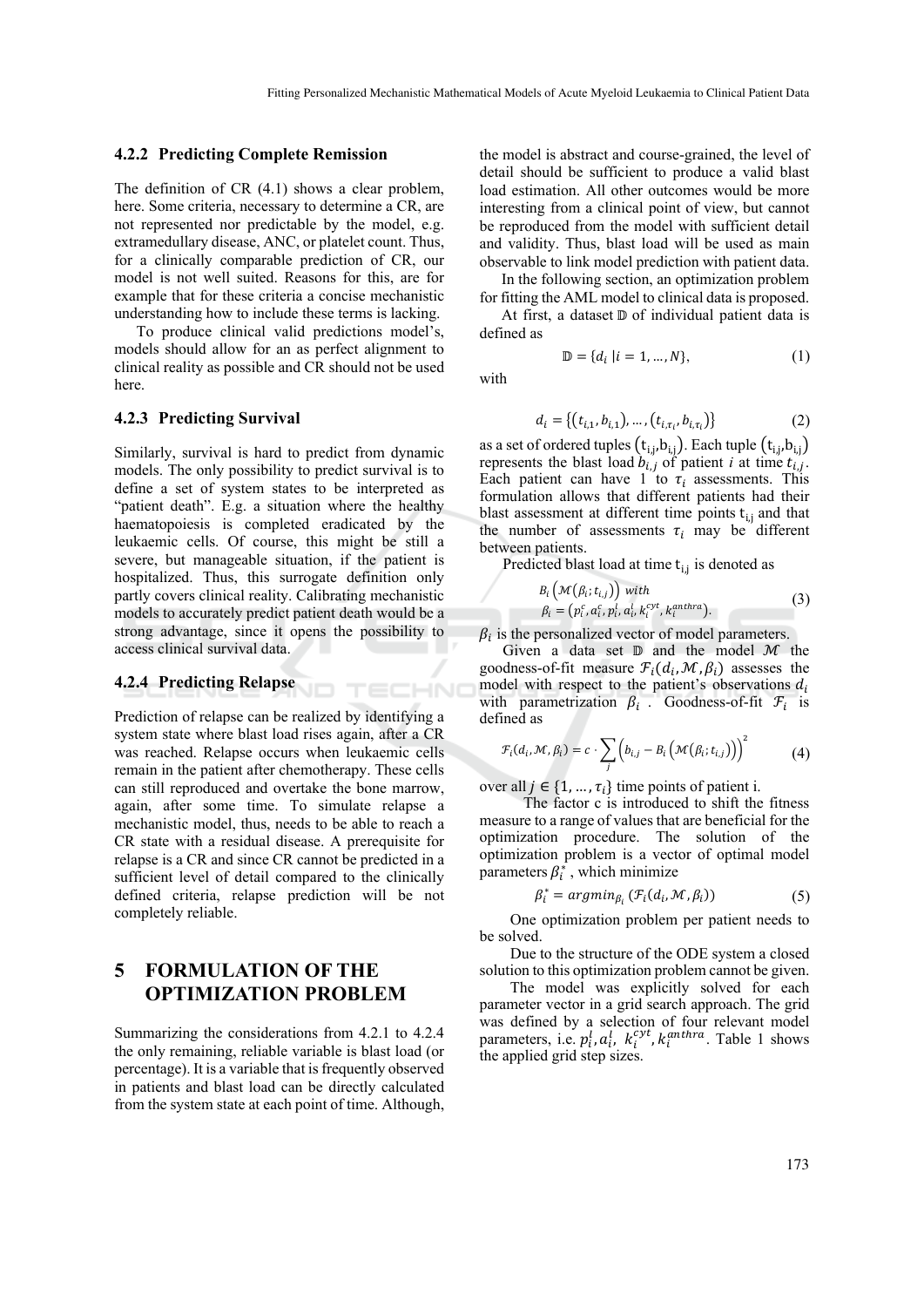

Figure 1: Heatmap panel-plot of all fitness values  $F_i$  computed for the whole parameter grid for one patient. A single panel represent ( $k_{cyt}$ ,  $k_{antbra}$ ) combinations. Within each panel the ( $a^l$ ,  $p^l$ )-plane (selfrenewal, proliferation) is plotted. Colour was assigned to fitness values between 0 and 300. Within each panel, the local minimum is marked by a filled circle. Black coordinate lines indicate the position of the minimum for better orientation. The global minimum is marked by a filled red circle. Here, the global minimum is located in panel (2,8).



Figure 2: Exemplary results of the fitness landscape for two individual patient datasets (left side vs right side). For each patient the upper left shows  $d_i$  and the fitted  $B_i$  over time; the upper right shows a subplot of the fitness landscape of the combination of  $k_{\text{cvt}}$  and  $k_{\text{anthra}}$  where the global optimum for this patient is located. Color represents  $F_i$ . Only values between 0 and 300 have been plotted. The two lower panels on each side show slice plots along the proliferation (p) and selfrenewal (a) axes. While the patient shown on the left side has a rather smooth fitness landscape along the relevant axes, the other patient shows a noisy fitness landscape. This is a frequent observation.

Table 1: Definition of the grid search step sizes.

| Parameter | Minimum | Maximum | Step size |
|-----------|---------|---------|-----------|
|           |         |         | 0.005     |
|           |         |         | 0.005     |
| cy        |         |         |           |
| 1,anthra  |         |         |           |

For the healthy haematopoiesis, an averaged (and not individualized) behaviour was assumed, thus, the respective parameters were not included in the grid search.

For each combination in the grid a fitness value was computed by solving the ODE system numerically (using the deSolve package (Karline et al. 2010) in R (R Core Team, 2020)). Figure 1 shows the fitness values  $\mathcal{F}_i$  in the expanded parameter grid for one exemplary AML patient. The plot shows nicely that for the treatment related parameters  $(k_{\text{cvt}}, k_{\text{anthra}})$  a compact region with (near) optimal

values exist. Within each therapy combination, the (a,p)-fitness landscape has a specific form showing a band of very good solutions ranging from low selfrenewal proliferations to combinations with increased self-renewal and proliferation. The finally identified global optimum can be found uniquely as Figure 2 illustrates. If the step size is decreased the optimum can be identified with more accuracy.

Figure 2 also shows that the fitness landscape can be very noisy. This should be considered when a numerical optimization algorithm is chosen. While smooth fitness landscapes can be easily handled with usual gradient-descent techniques, the noisy situations needs special consideration. We propose e.g. to apply the differential evolution (DE) algorithm (Kenneth et al., 2006) which can overcome the local minimal in the fitness landscape. A first attempt to apply the DE algorithm for this task showed promising results (data not shown).